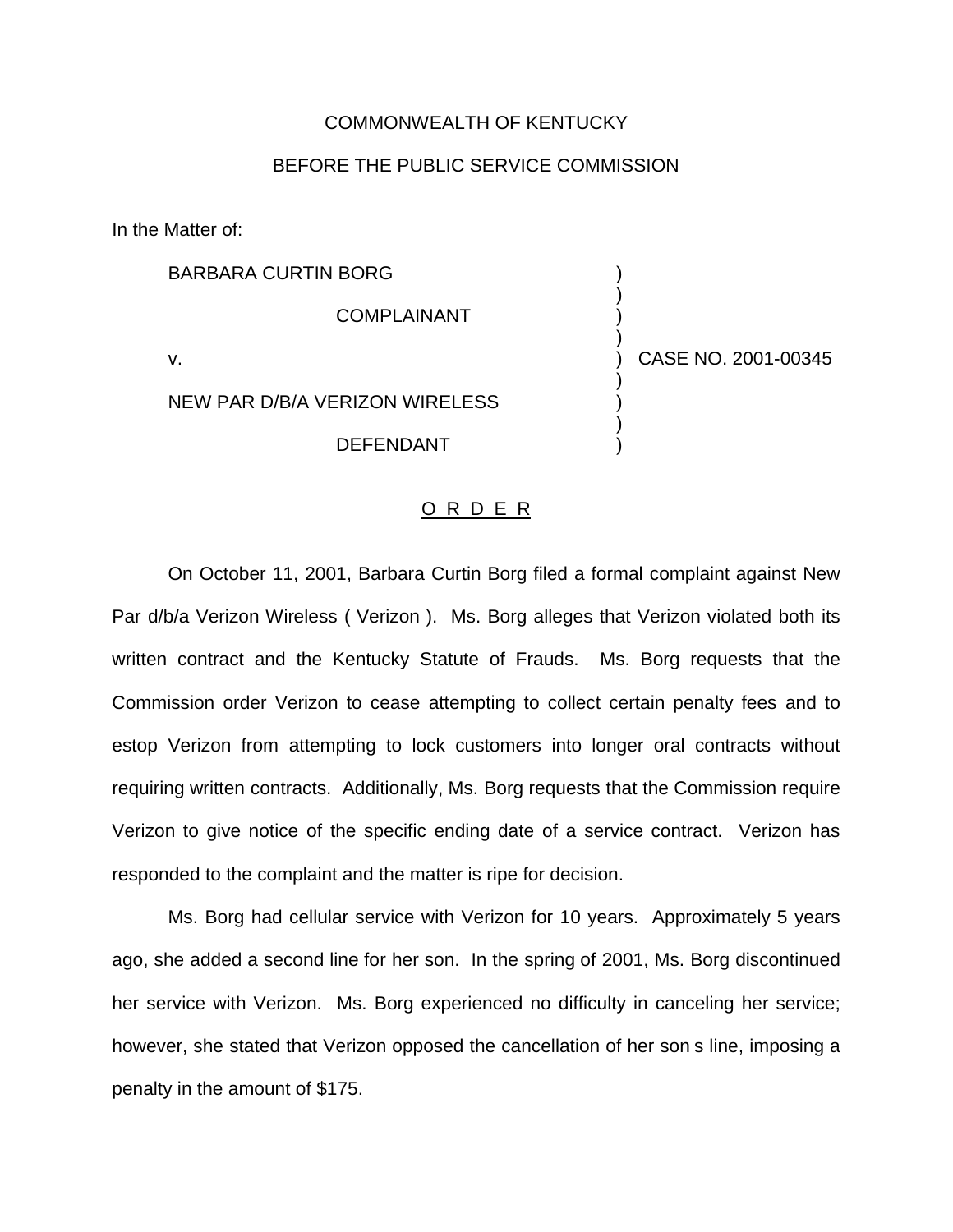Prior to canceling service, Ms. Borg contacted Verizon on March 7, 2001 to request an advertised feature for unlimited mobile-to-mobile minutes for her son s line. Ms. Borg claims that the Verizon representative told her she would need a new contract. Ms. Borg believed that her current contract with Verizon satisfied that requirement. Ms. Borg claims that she believed she could be bound only by a document she had signed, because no contract was ever mentioned when she had called on previous occasions to add features or change rate plans. Ms. Borg claims that when she asked if adding the new feature would extend her contract, she was told that it would not. Ms. Borg claims that her most recent contract with Verizon, entered into on December 7, 1999, is the contract controlling her service.

In April 2001, when Ms. Borg inquired about canceling her son s service, Verizon allegedly told her that by previously adding the mobile-to-mobile option to her son s line, she had extended the service contract by an additional year. Verizon allegedly told Ms. Borg that she could not cancel the contract prior to December 2002.

Verizon has offered to cease attempting to collect the outstanding balance and remove the remaining balance from Ms. Borg s account. Verizon claims that miscommunication between Ms. Borg and the Verizon representative caused the complaint. Verizon also offers to cancel her account at no charge. Ms. Borg continues to request that the Commission review Verizon s policy regarding the extension of service contracts upon the addition of a new option.

Complainant also wants the Commission to require Verizon, if it wants to extend a contract for a period greater than a year, to mail its customers a new contract that

-2-